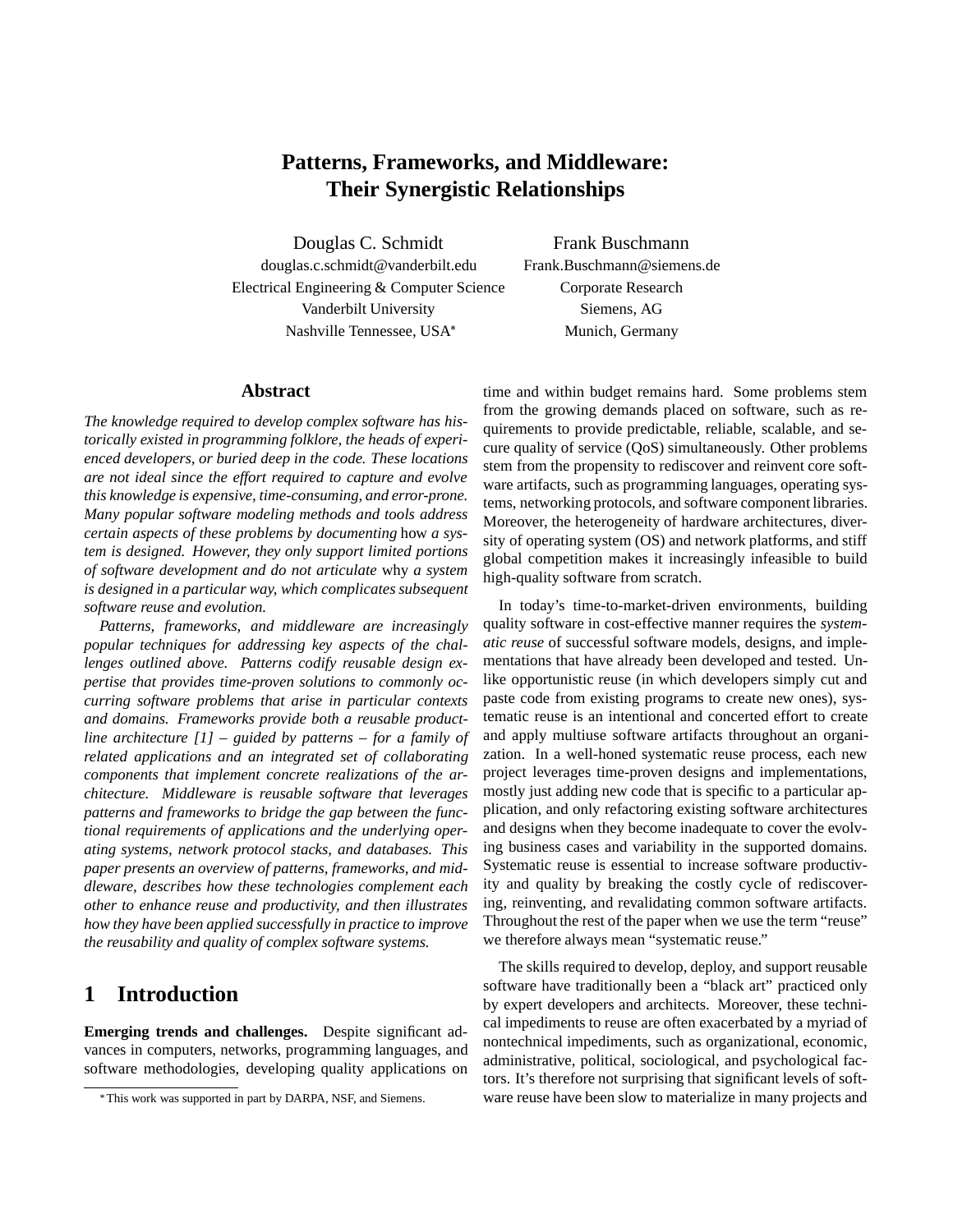organizations.

Solution approach  $\rightarrow$  Middleware, framework, and pat**terns.** *Middleware* [2] is software that can significantly increase reuse by providing readily usable, standard solutions to common programming tasks, such as persistent storage, (de)marshaling, message buffering and queueing, request demultiplexing, and concurrency control. Developers who use middleware can therefore focus primarily on applicationoriented topics, such as business logic, rather than wrestling with tedious and error-prone details associated with programming infrastructure software using lower-level OS APIs and mechanisms.

Over the past decade a number of middleware standards have emerged and matured. Some of these standards, such as the Common Object Request Broker Architecture (CORBA), are open systems sanctioned by international organizations, such as the Object Management Group (OMG). Other middleware standards, such as Java virtual machines, Jave 2 Enterprise Edition (J2EE), and .NET, have emerged from industry consortia and market leaders.

Crucial to the success of standard middleware are the *patterns* [3, 4, 5] and *frameworks* [6, 7] that reify the knowledge of how to develop and apply the middleware and applications that run atop it. Patterns support the reuse of design expertise by articulating the static and dynamic aspects of successful solutions to problems that arise when building software in a particular context. Frameworks are concrete realizations of groups of patterns that enable reuse of code by (1) capturing the common abstractions of an application domain – both their structure and mechanisms – while (2) yielding control of application-specific structure and behavior to application developers.

During the past decade a number of influential R&D efforts [4, 8, 5, 9, 10, 11, 12, 13] have focused on documenting patterns and developing frameworks that enable the effective development and reuse of middleware. As a result, middleware is now commonly developed using frameworks based on strategized composition and optimization patterns. These patterns and frameworks guide the integration and configuration of middleware that can meet the functional and QoS requirements of particular application domains more effectively than can realistically be developed manually from scratch in timeto-market driven environments.

The relationship between middleware, frameworks, and patterns is highly synergistic. For example, patterns help guide framework design and use, thereby reducing software development effort and training costs. In turn, frameworks can be used to develop middleware for product-line architectures [1], whose interfaces then provide application software with a simpler facade to access the powerful (and complex) internal component structure of the frameworks. Likewise, frameworks

and patterns support the development of product-line architectures for specific application domains, such as warehouse management or hot rolling mill process automation [14], that apply particular types of middleware. A contribution of this paper is to illustrate by examples how these three technologies relate and complement each other.

**Paper organization.** The remainder of this paper is organized as follows: Section 2 presents an taxonomy of the layers of middleware; Sections 3 and 4 describe the key properties of frameworks and patterns, respectively; Section 5 then illustrates the synergies between all three technologies via a case study of how frameworks and patterns have been applied in practice to develop middleware for distributed real-time and embedded systems; Section 6 summarizes promising areas of future R&D; and Section 7 presents concluding remarks.

### **2 An Overview of Middleware**

Some of the most successful techniques and tools devised to enhance the reuse of software center on middleware that helps manage the complexity and heterogeneity of distributed applications. This *distributed computing middleware* (henceforth referred to simply as *middleware*) provides reusable software that functionally bridges the gap between (1) end-to-end application functional requirements and (2) the lower-level operating systems, networking protocol stacks, databases, and hardware devices. Middleware provides reusable capabilities whose qualities are critical to help simplify and coordinate how application software is connected and how it interoperates.

Just as networking protocol stacks can be decomposed into multiple layers, such as the physical, data-link, network, transport, session, presentation, and application layers, so to can middleware be decomposed into the multiple layers [2] shown in Figure 1 and described in the remainder of this section.

**Host infrastructure middleware** encapsulates and enhances native OS mechanisms to create reusable event demultiplexing, interprocess communication, concurrency, and synchronization objects, such as reactors; acceptors, connectors, and service handlers; monitor objects; active objects; and service configurators [9, 10]. By encapsulating the peculiarities of particular operating systems, these reusable objects help eliminate many tedious, error-prone, and non-portable aspects of developing and maintaining application software via low-level OS programming APIs, such as Sockets or POSIX pthreads.

Common host infrastructure middleware includes the Sun Java Virtual Machine (JVM) and Microsoft's Common Language Runtime (CLR), which provide platform-independent ways of executing code by abstracting the differences between operating systems and CPU architectures. The ADAP-TIVE Communication Environment (ACE) [9, 10] is portable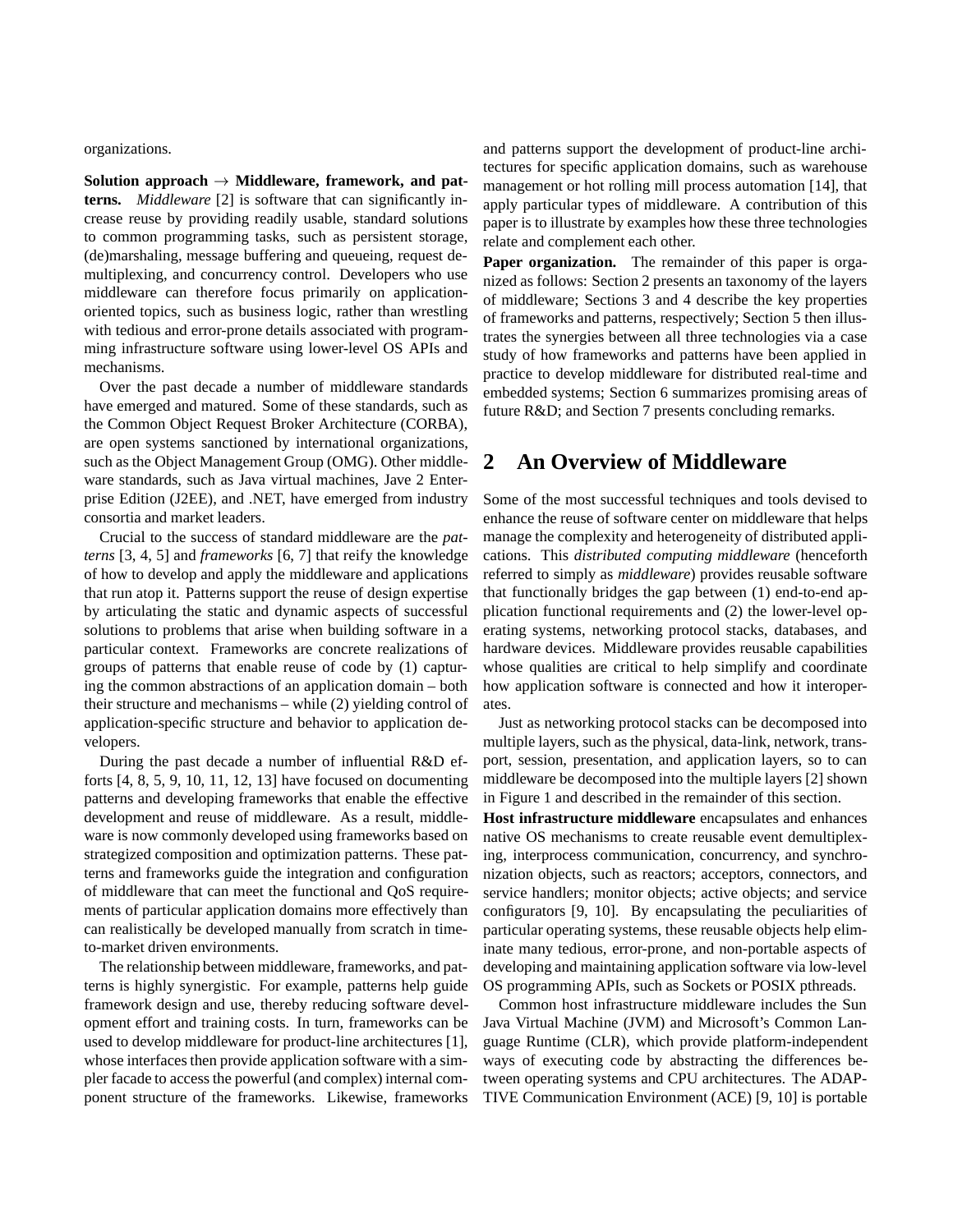

Figure 1: Middleware Layers in Context

C++ host infrastructure middleware that encapsulates native operating system capabilities, such as connection establishment, event demultiplexing, interprocess communication, (de)marshaling, dynamic configuration of application components, concurrency, and synchronization.

**Distribution middleware** defines higher-level distributed programming models whose reusable APIs and objects automate and extend the native OS mechanisms encapsulated by host infrastructure middleware. Distribution middleware enables clients to program applications by invoking operations on target objects without hard-coding dependencies on their location, programming language, OS platform, communication protocols and interconnects, and hardware.

At the heart of distribution middleware are request brokers, such as The OMG's Common Object Request Broker Architecture (CORBA) and Sun's Java Remote Method Invocation (RMI). The request brokers allow objects to interoperate across networks regardless of the platform on which they are deployed. SOAP is an emerging distribution middleware technology based on an XML-based protocol that allows applications to exchange structured and typed information on the Web using various Internet protocols, such as HTTP, SMTP, and MIME.

**Common middleware services** augment distribution middleware by defining higher-level domain-independent reusable services that allow application developers to concentrate on programming business logic, without the need to write the "plumbing" code required to develop distributed applications via lower-level middleware directly. For example, common

middleware service providers bundle transactional behavior, security, and database connection pooling and threading into reusable components, so that application developers no longer need to write code that handles these tasks.

Whereas distribution middleware focuses largely on managing end-system resources in support of an object-oriented distributed programming model, common middleware services focus on allocating, scheduling, and coordinating various resources throughout a distributed system using a component programming and scripting model. Developers can reuse these component services to manage global resources and perform common distribution tasks that would otherwise be implemented in an *ad hoc* manner within each application. The form and content of these services will continue to evolve as the requirements on the applications being constructed expand.

Examples of common middleware services include the OMG's CORBA Common Object Services, such as event notification, logging, multimedia streaming, persistence, security, global time, real-time scheduling, fault tolerance, concurrency control, and transactions. Likewise, Sun's Enterprise Java Beans (EJB) technology and Microsoft's .NET allows developers to create n-tier distributed systems by linking a number of pre-built software service components without having to write much code manually.

**Domain-specific middleware services** are tailored to the requirements of particular domains, such as telecom, ecommerce, health care, process automation, or aerospace. Unlike the other three middleware layers discussed above that provide broadly reusable "horizontal" mechanisms and services, domain-specific middleware services are targeted at "vertical" markets and product-line architectures. Since they embody knowledge of a domain, moreover, reusable domainspecific middleware services have the most potential to increase the quality and decrease the cycle-time and effort required to develop particular types of application software.

An example of domain-specific middleware services includes the Siemens Medical Solutions Group has developed syngo (www.syngo.com), which is a product-line architecture that is both an integrated collection of domain-specific middleware services, as well as an open and dynamically extensible application server platform for medical imaging tasks and applications, including ultrasound, mammography, angiography, computer tomography, magnetic resonance, and nuclear medicine. The Boeing Bold Stroke [15, 16] productline architecture is another example of domain-specific middleware. Bold Stroke uses COTS hardware and middleware to produce a non-proprietary, standards-based component architecture for military avionics mission computing capabilities, such as navigation, display management, sensor management and situational awareness, data link management, and weapons control.

As the products associated with the reusable middleware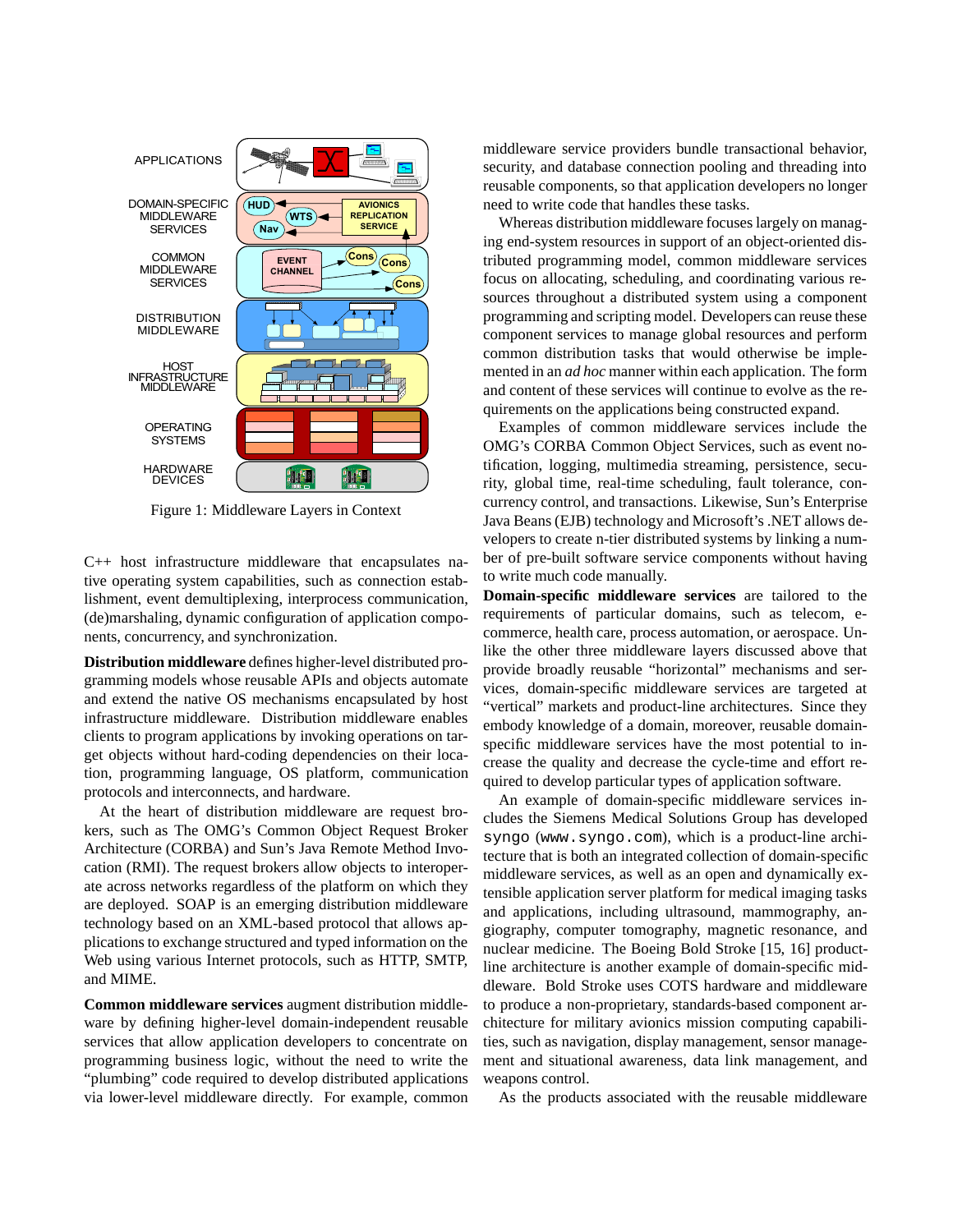layers summarized above have matured and become pervasive throughout the industry, the total amount of software that application developers must write has shrunk substantially. However, reduction in application developer effort also implies more work for middleware developers since they become responsible for an increasing number of software layers. While some believe that the techniques used to develop reusable middleware are simply implementation details, in practice these choices have a significant impact on other key middleware qualities, such as its affordability, extensibility, flexibility, portability, predictability, efficiency, reliability, scalability, and trustworthiness.

As a result, middleware developers must themselves apply more powerful reuse technologies to simplify the evolution of their software layers. Not surprisingly, frameworks and patterns are increasingly applied to improve the reusability and quality of both middleware and application software. The remainder of this paper presents overviews of frameworks and patterns and then shows how these technologies can be combined with middleware to enhance software reuse. It is important to note, however, that the reuse potential of frameworks and patterns is *not* limited to middleware!

### **3 Overview of Frameworks**

As outlined in the previous section, in today's competitive, fast-paced computing industry, successful middleware and application software must possess (1) **affordability**, to ensure that the total ownership costs of software acquisition and evolution are not prohibitively high, (2) **extensibility**, to support successions of quick updates and additions to address new requirements and take advantage of emerging markets, (3) **flexibility**, to support a growing range of multimedia data types, traffic flows, and end-to-end QoS requirements, (4) **portability**, to reduce the effort required to support applications on heterogeneous OS platforms and compilers, (5) **predictability** and **efficiency**, to provide low latency to delay-sensitive realtime applications, high performance to bandwidth-intensive applications, and usability over low-bandwidth networks, such as wireless links, (6) **reliability**, to ensure that applications are robust and tolerant of faults, (7) **scalability**, to enable applications to handle large numbers of clients simultaneously, and (8) **trustworthiness**, to ensure integrity, confidentiality, and availability in distributed systems.

When software is developed monolithically, *i.e.*, as tightly coupled clumps of functionality that are not organized modularly or hierarchically, it is hard to achieve these qualities. *Frameworks* [6, 7] have emerged as a powerful technology for developing and reusing middleware and application software that possess the qualities listed above. Figure 2 illustrates the three characteristics of frameworks [17] described below that



Figure 2: Relationships Between Framework Components

help them to achieve these qualities.<sup>1</sup>

- **A framework exhibits "inversion of control" at run time via callbacks** to component hook methods after the occurrence of an event, such as a mouse click or data arriving on a network connection. When an event occurs, the framework calls back to a virtual hook method in a pre-registered component, which then performs application-defined processing in response to the event. The virtual hook methods in the components decouple the application software from the reusable framework software, which makes it easier to extend and customize the applications as long as the interaction protocols and QoS properties are not violated.
- **A framework provides an integrated set of domainspecific structures and functionality.** Reuse of software depends largely on how well frameworks model the commonalities and variabilities [19] in application domains, such as business data processing, telecom call processing, graphical user interfaces, or real-time middleware. By leveraging the domain knowledge and prior efforts of experienced developers, frameworks embody common solutions to recurring application requirements and software design challenges that need not be recreated and revalidated for each new application.
- **A framework is a "semi-complete" application** that programmers can customize to form complete applications by extending reusable components in the framework. In particular, frameworks help abstract the canonical control flow of applications in a domain into productline architectures and families of related components. At runtime, these components can collaborate to integrate customizable application-independent reusable code with customized application-defined code.

Since frameworks exhibit inversion of control, they can sim-

<sup>&</sup>lt;sup>1</sup>While there are subtle technical distinctions between frameworks and components [18, 10], we subsume components into the discussion of frameworks below.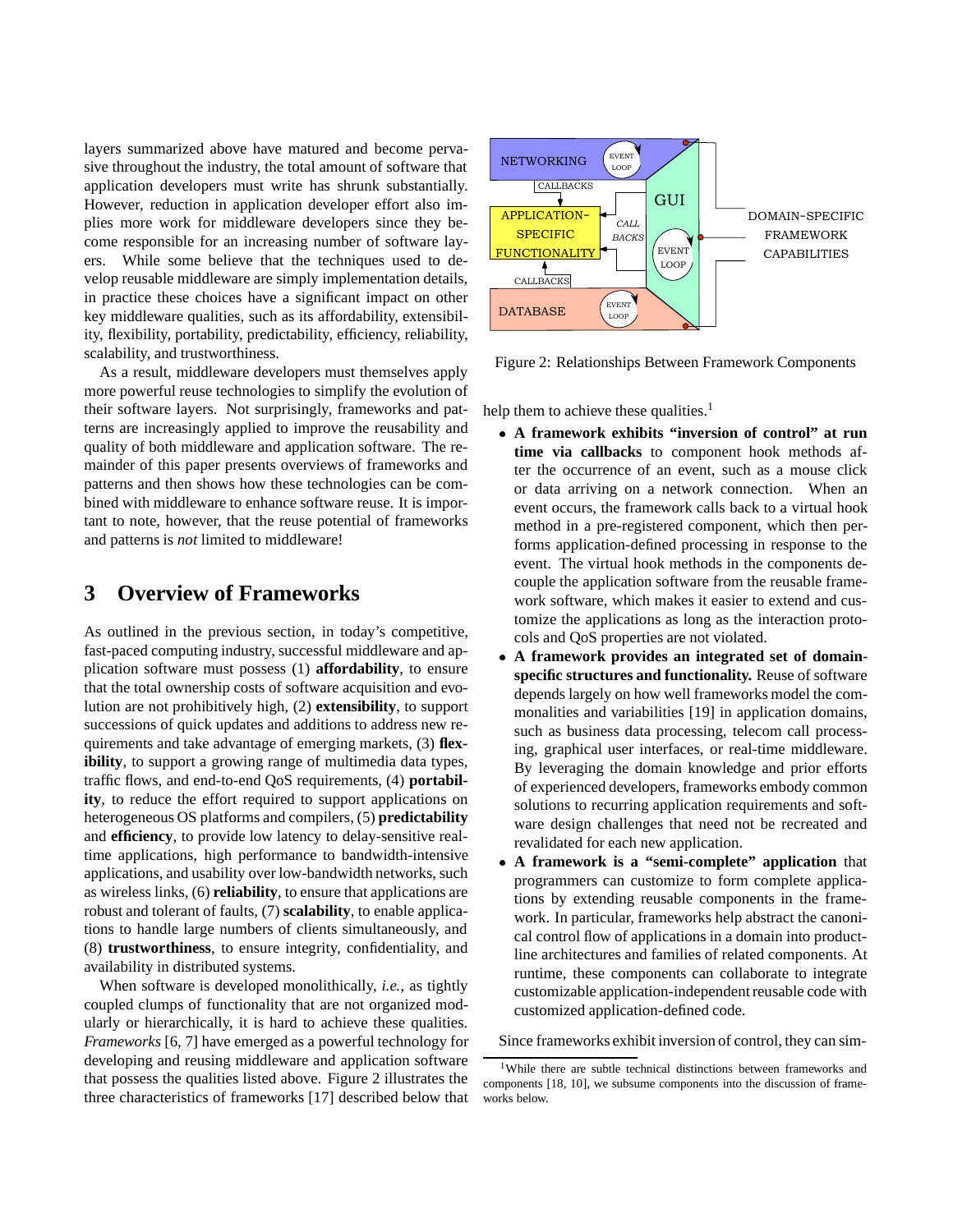plify application design because the framework—rather than the application—runs the event loop to detect events, demultiplex events to event handlers, and dispatch hook methods on the handlers that process the events. Since frameworks reify the key roles and relationships of components in application domains, the amount of reusable code increases and the amount of code rewritten for each application decreases dramatically. Since a framework is a semi-complete application, it enables larger-scale reuse of software than can be achieved by reusing individual components or stand-alone functions.

Developers in certain domains have applied frameworks successfully for several decades. Early frameworks, such as MacApp, X-windows, and Interviews, originated in the domain of graphical user interfaces (GUIs). Java Swing and Microsoft Foundation Classes (MFC) are contemporary GUI frameworks that are widely used to create graphical applications on PC platforms. The broad adoption of reusable GUI frameworks has yielded many productivity and quality benefits for business and desktop applications.

Building upon their success in the GUI domain, frameworks are now being applied to many new and more complex domains [6, 7, 20]. For example, ACE and TAO described in Section 5.1 are frameworks for host infrastructure and distribution middleware, JBoss and BEA's WebLogic Server are component frameworks for application servers, and many recent R&D efforts, such as the Open Grid Service Infrastructure (OGSI), focus on frameworks for web services. There are also frameworks for specific application domains, such as SAP, and application frameworks for medical imaging systems, such as the Syngo platform. These frameworks are increasingly aligning with the layers of middleware standards and domainspecific product-line architectures discussed in Section 2.

### **4 Overview of Patterns**

Developers of middleware and application software must address many challenges related to complex design and programming topics, such as persistence, data organization, connection management, service initialization, distribution, concurrency control, flow control, error handling, event loop integration, and dependability. Many of these challenges occur repeatedly in many applications and domains. Until the mid-1990's, the knowledge needed to resolve these challenges existed largely in programming folklore, the heads of expert researchers and developers, or buried deep in complex source code. These locations are not ideal because

- Discovering patterns from source code is expensive and time-consuming since it is hard to separate the essence of a design from its implementation details.
- If the insights and rationale of experienced designers are

not documented, they will be lost over time and thus cannot be used to guide subsequent software evolution.

 Without guidance from earlier work, software developers must engineering complex systems from the ground up, rather than by reusing proven solutions.

Over the past decade, experienced software developers and architects have helped to address these problems by creating a body of literature that documents the following types of reusable knowledge:

- **Design patterns**[3], which provide a scheme for refining the elements of a software system and the relationships between them, and describe a common structure of communicating elements that solves a general design problem within a particular context.
- **Architectural patterns** [4], which express the fundamental, overall structural organization of software systems and provide a set of predefined subsystems, specify their responsibilities, and include guidelines for organizing the relationships between them.
- **Pattern languages** [21], which weave together a web of related patterns to define a vocabulary for talking about software development problems and provide a process for the orderly resolution of these problems.

Patterns help enhance reuse by capturing and reusing the static and dynamic structure and collaboration of key participants in software designs. They are particularly useful for documenting recurring micro-architectures, which are abstractions of software components that experienced developers apply to resolve common design and implementation problems. By studying and applying patterns and pattern languages, developers can often escape traps and pitfalls that have been avoided traditionally only via long and costly apprenticeships [22]. Patterns also raise the level of discourse in project design and programming activities, which helps improve team productivity and software quality.

Figure 3 illustrates the relationships amongst a pattern language [5] that addresses service access and configuration, event handling, interprocess communication, concurrency, and synchronization dimensions in various networked application domains, such as online financial services, remote process control, avionics mission computing, and telecommunications.2 The relationships in this diagram reveal the following ways in which the patterns complement and complete each other in multiple ways to form a pattern language:

 Although each pattern is useful in isolation, the pattern language is even more powerful, because it integrates solutions to particular problems in important technical areas, such as event handling, connection management and

 $2$ Since it is beyond the scope of this paper to describe each pattern in detail, please see the references [5] for comprehensive coverage of these patterns.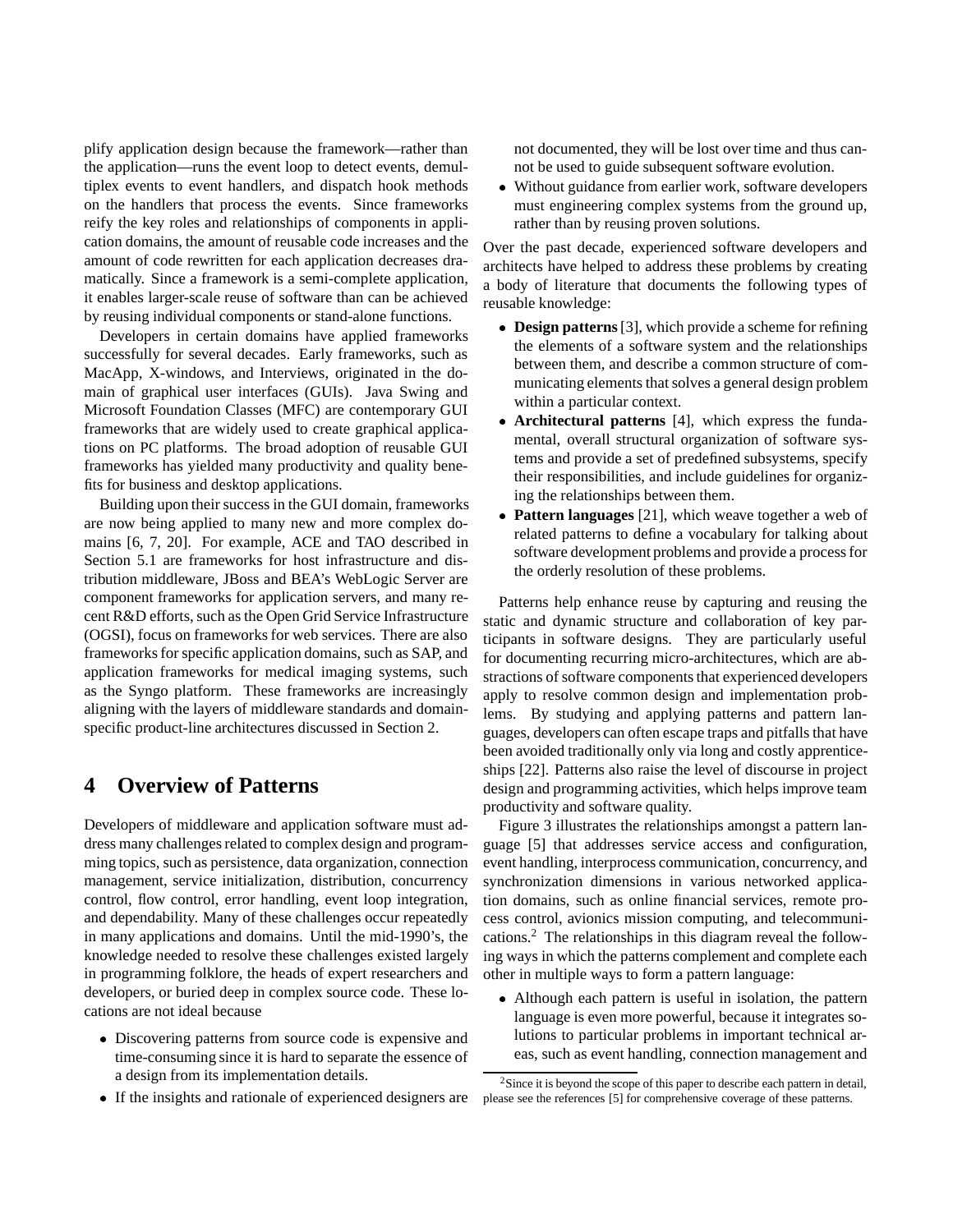

Figure 3: A Pattern Language for Network Programming

service access, concurrency models, and synchronization strategies. Each problem in these areas must be resolved coherently and consistently when developing concurrent and networked applications.

- The pattern language also exposes the interdependencies of these technical areas. For example, when selecting a particular event-handling pattern for a networked application, not all potentially-available concurrency patterns can be applied usefully.
- A pattern language describes an entire solution space for developing a particular type of system, system part, or system aspect – by offering alternative solutions to certain problems. A pattern language can therefore be applied many, many times without ever producing exactly the same architecture, design, or implementation. Yet each individual architecture, design, and implementation follows the same timeless, thus reusable, design knowledge embedded in each pattern language [23].

These three points become clear only when connecting patterns into a pattern language since each pattern in isolation only focuses on itself. In contrast, a pattern language-based design integrates the patterns consistently and synergistically by giving concrete and precise guidance in developing a specific (type of) system or system aspect. In particular, a pattern language conveys what are the key problems to be resolved, in what order should they be tackled, what alternatives exist for resolving a given problem, how are mutual dependencies between the problems handled, and how is each individual problem resolved effectively in the presence of its associated problems.

Many pattern languages exist today. Some support the creation of a specific types of software, such as the pattern languages for networked and concurrent computing [5] and enterprise application architectures [13]. Others pattern languages help to realize a certain part, subsystem, or large component of a software system. For instance, there is a pattern language for server components [12] that describes how to build wellstructured server-side components. Yet other languages focus on a particular problem area of relevance in software, such as handling erroneous user input [24] and designing user-friendly interfaces to computer and information systems [25]. There are also pattern languages for good programming style and practice, such as Smalltalk best practice patterns [26], C++ reference accounting [27], and Java exception handling [28]. Section 6 describes other key areas where we expect future pattern languages will be published.

# **5 Illustrating the Synergies of Middleware, Frameworks, and Patterns**

Sections 2–4 present overviews of middleware, frameworks, and patterns, emphasizing their particular contributions to software reuse. This section examines these technologies in terms of their relationships and synergies. To make the discussion tangible, we focus on The ACE ORB (TAO) [29] as a case study to illustrate how patterns and frameworks can help middleware developers build and evolve software by reducing the coupling between its components.

#### **5.1 Overview of CORBA and TAO**

CORBA Object Request Brokers (ORBs) [30] allow clients to invoke operations on distributed objects without concern for object location, programming language, OS platform, communication protocols and interconnects, and hardware. Figure 4 illustrates the components in the CORBA reference model, which collaborate to provide the portability, interoperability, and transparency mentioned above. The client stubs marshal client operations into General Inter-ORB Protocol (GIOP) requests that are transmitted to objects via the standard Internet Inter-ORB Protocol (IIOP)<sup>3</sup> implemented in the ORB Core. The server ORB Core demultiplexes and receives these requests using one or more threads and passes them to the Object Adapter. The Object Adapter demultiplexes the requests to skeletons, which demarshal the requests and dispatch the

<sup>3</sup>IIOP is implemented atop TCP/IP.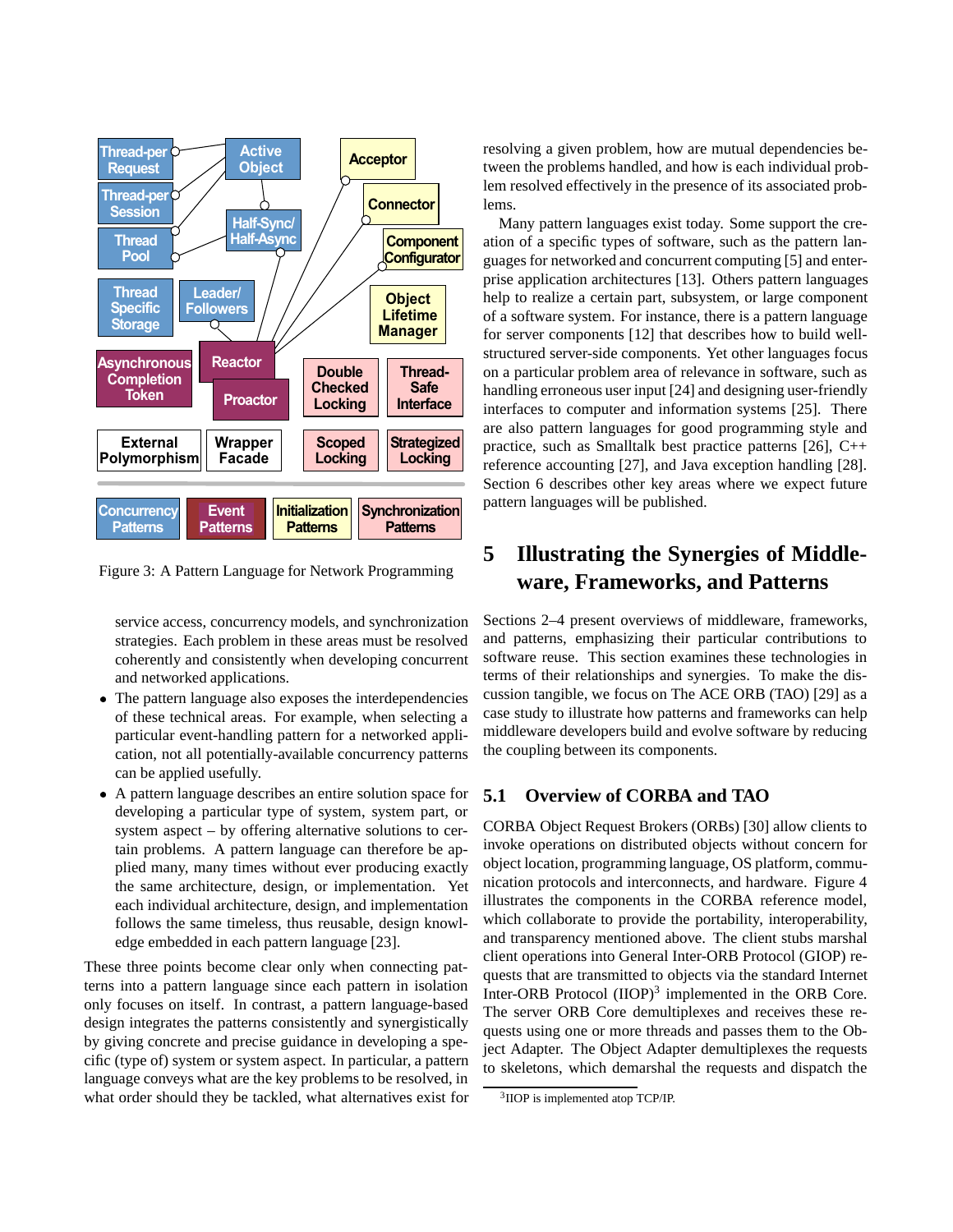

Figure 4: Components in the CORBA Reference Model

appropriate application-level servant method that implements the object's operation.

The ACE ORB (TAO) [29] is a high-performance, real-time implementation of the CORBA 3.0 specification [31] that supports the distribution middleware capabilities shown in Figure 4 and described in Section 2. TAO is targeted for applications with deterministic and statistical QoS requirements, as well as best effort requirements. As its name suggests, TAO is developed using the frameworks and components in the ACE host infrastructure middleware. ACE and TAO are open-source software that has evolved organically over the past decade. They are used in hundreds of production software systems in research labs and commercial projects, including avionics mission computing systems at Boeing, satellite communication systems at Lockheed and Raytheon, telecommunication systems at BBN, Cisco, Lucent, Motorola, Nortel, and Siemens, medical systems at GE, and online trading systems at Automated Trading Desk. Complete source code and documentation for ACE and TAO is available at www.cs.wustl.edu/˜schmidt/TAO/.

#### **5.2 Applying Patterns and Frameworks to TAO Middleware**

The interfaces, protocols, and components shown in Figure 4 illustrate the primary capabilities provided by the CORBA reference architecture. As is often the case with architectural diagrams, however, it is not clear from this figure *how* the architecture behaves or *why* the architecture is designed the way it is. Naturally, a thorough understanding of these issues is essential to develop, configure, optimize, and evolve the reusable middleware effectively. To address these issues, we outline the key patterns and frameworks used by TAO's ORB Core to illustrate the synergies between these two reuse technologies in terms of improving the extensibility, maintainability, and performance of distribution middleware.



Figure 5: The Patterns Used in TAO

The key patterns used in the TAO ORB are shown in Figure 5 and described below:

- The **Wrapper Facade** pattern [5] simplifies the OS system programming interface by combining multiple related OS mechanisms, such as the socket API or POSIX threads, into cohesive OO abstractions. TAO uses this pattern to enhance its reuse by encapsulating the tedious, non-portable, and non-typesafe low-level OS system functions within C++ classes.
- The **Reactor** pattern [5] allows event-driven applications to react to events originating from a number of disparate sources, such as I/O handles, timers, and signals. TAO uses this pattern to dispatch ORB connection and I/O handlers in response to events that occur in the OS kernel.
- The **Acceptor-Connector** pattern [5] decouples the connection and initialization of cooperating peer services in a networked application from the processing they perform after being connected and initialized. TAO uses this pattern in its ORB Core to actively/passively establish connections and create I/O handlers that exchange GIOP messages independently of the underlying transports.
- The **Leader Followers** pattern [5] provides an efficient concurrency model where multiple threads take turns calling a synchronous event demultiplexer (such as select()) on sets of I/O handles to detect, demultiplex, dispatch, and process service requests that occur. TAO uses this pattern to improve its performance and predictability by reducing context switching, synchronization, and data allocation/movement overhead.
- The **Strategy** pattern [3] provides a means to select one of several candidate policies or algorithms and packaging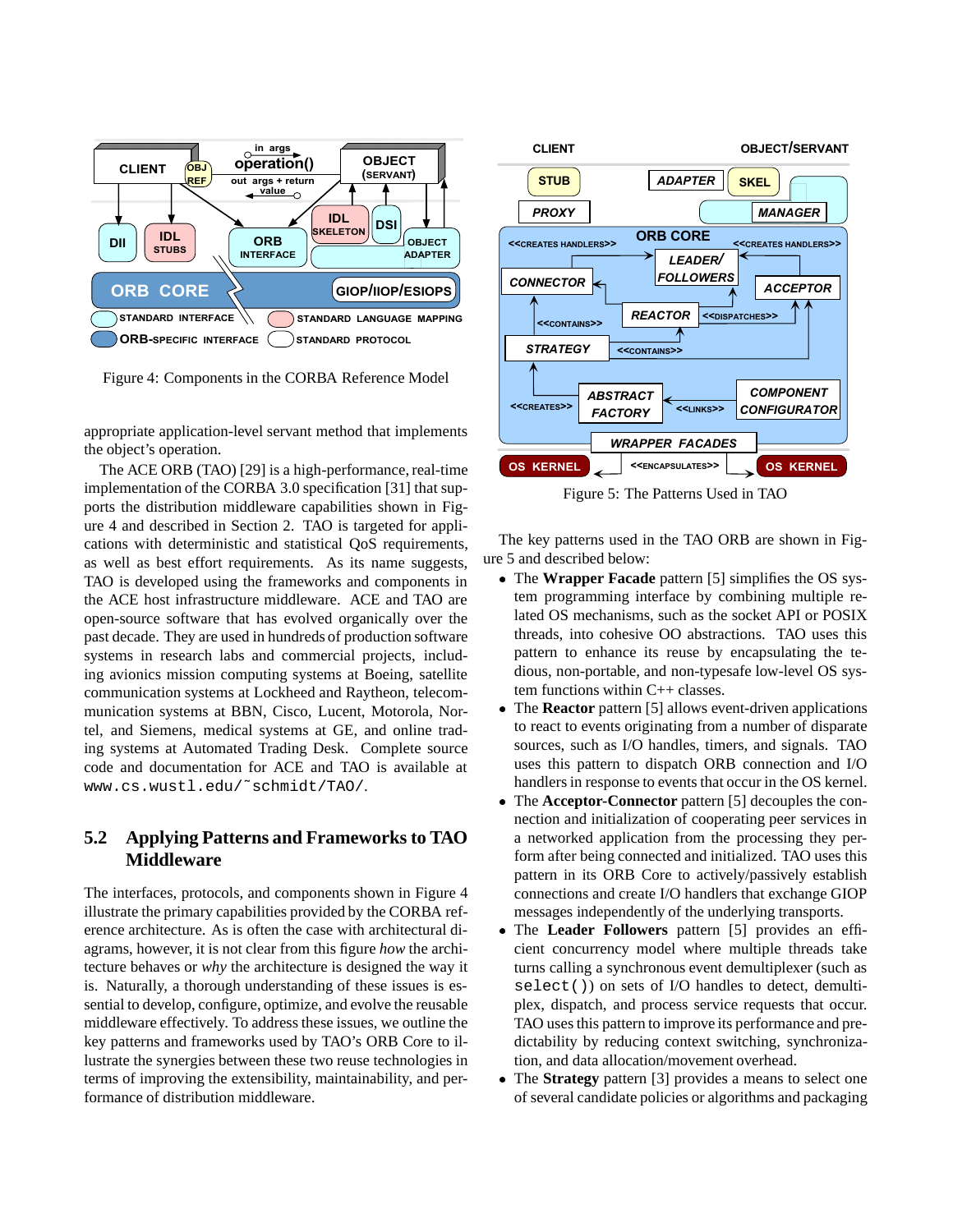it with an object. This pattern is the foundation of TAO's extensible software architecture and makes it possible to configure custom ORB strategies for connection management, concurrency, and demultiplexing.

- The **Abstract Factory** pattern [3] provides a single component that builds related objects. TAO uses this pattern to create and consolidate its many strategy objects into a manageable number of abstract factories that can be reconfigured *en masse* into its ORB Core conveniently and consistently. TAO components use these factories to access related strategies without explicitly specifying their subclass name.
- The **Component Configurator** pattern [5] permits dynamic run-time configuration of abstract factories and strategies in an ORB [5]. TAO uses this pattern to dynamically link the abstract factories that produce custom ORB personalities, such as a high-throughput ORB, a predictable real-time ORB, or a small footprint ORB.
- The **Proxy** pattern [4, 3] defines a object (the proxy) that acts as surrogate for a (potentially remote) target object. TAO uses this pattern to perform the (de)marshaling operations defined by CORBA stubs.
- The **Adapter** pattern [3] allows objects to work together that have different interfaces. TAO uses this pattern in its object adapters and skeletons to integrate object implementations (servants) with the reusable ORB code. An object adapter also implements the **Manager** pattern [4] to control the lifecycle of the objects and servants it contains.

Knowing the patterns used in TAO is useful since it enables reuse of abstract design and architecture knowledge. However, reuse of patterns alone is insufficient since it does not directly yield flexible and efficient software. We therefore found it necessary to augment our study of patterns with the creation and use of the frameworks provided by ACE. These frameworks help developers of TAO middleware avoid costly reinvention of common software artifacts by refactoring recurring implementation roles. They also provide direct knowledge transfer by embodying patterns in a powerful toolkit that contains middleware domain experience *and* working code.

The primary ACE frameworks used in TAO's ORB Core are shown in Figure 6. Below, we describe each framework, outline which pattern(s) it implements, and discuss how it enhances reuse.

 The **Reactor** framework implements the Reactor and Leader/Followers patterns to facilitate a concurrency model where events indicating the ability to begin I/O operations. This framework enhances reuse in TAO by automating the detection, demultiplexing, and dispatching of *handlers* in response to I/O, timer, and signal events. The ACE Reactor drives the main event loop



Figure 6: The ACE Frameworks Used in TAO

in TAO, which accepts connections and receives/sends client GIOP requests/responses via a pool of threads.

- The **Acceptor-Connector** framework leverages the Reactor framework and implements the Acceptor-Connector and Strategy patterns to decouple the active and passive initialization roles from application-defined service processing performed by communicating peer services after initialization is complete. This ACE framework enhances reuse by defining (1) *strategy connector* objects that automatically establish connections with servers and initialize handlers that transmit GIOP requests and (2) *strategy acceptor* objects that automatically accept connections from clients and initialize handlers that process GIOP requests from clients.
- The **Service Configurator** framework implements the Component Configurator pattern to support the flexible configuration of ORBs whose strategies can be determined and deployed at the appropriate time in the design cycle, *e.g.*, via the svc.conf configuration script at installation time and/or run time. This framework enhances reuse by enabling ORB abstract factories (and the strategies they embody) to be treated as interchangeable building blocks. Software with high availability requirements, such as online transaction processing or real-time industrial process automation, often require these flexible configuration capabilities.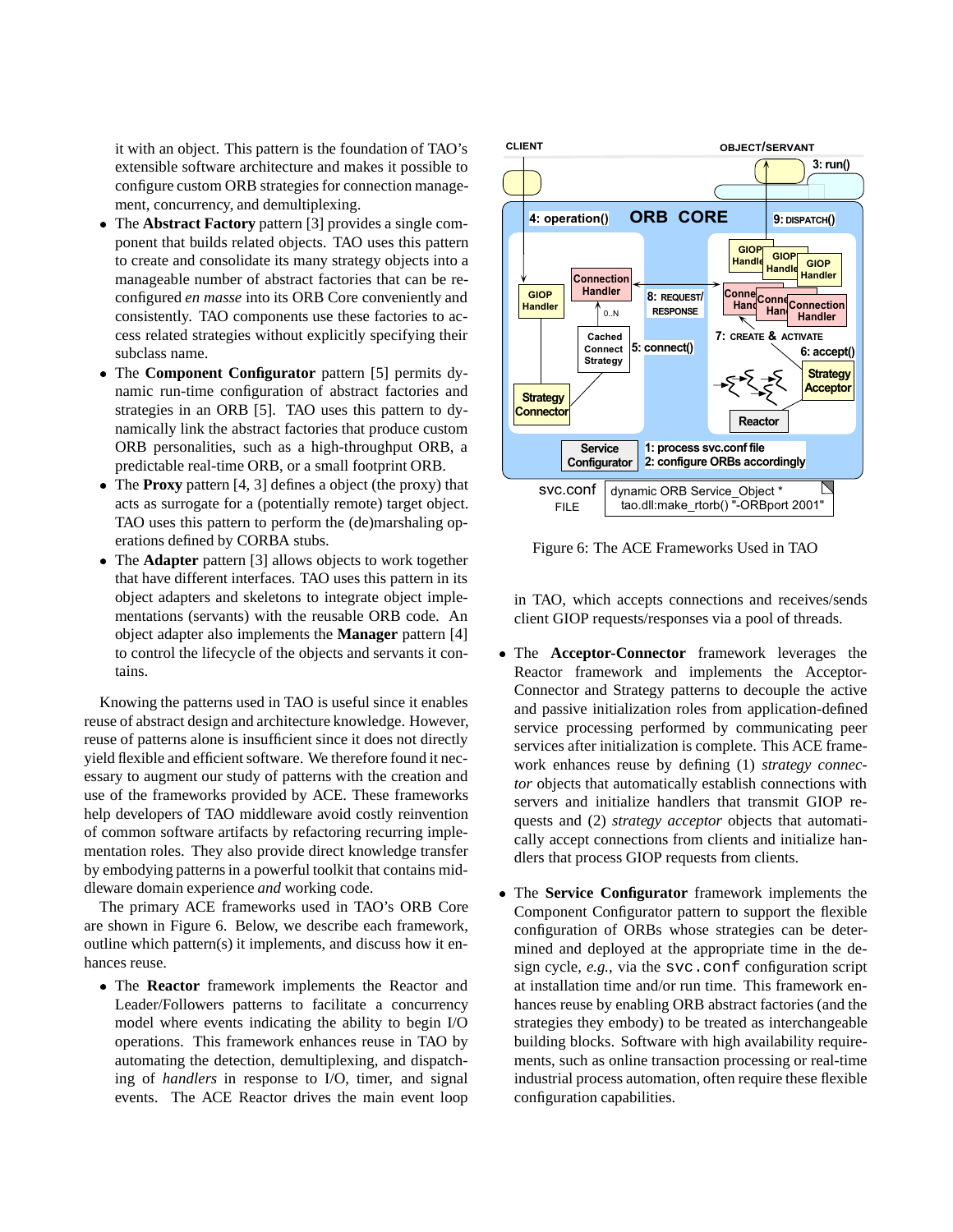The design of the ACE frameworks presented above is guided by many of the patterns shown in Figures 3 and 5. TAO uses these patterns and the ACE frameworks that reify them to develop an extensible ORB architecture. However, the patterns and frameworks described here are not limited to middleware. In fact, they have been applied in many other application domains, including telecom call processing [32] and switching [8], airplane flight control systems [15], multimedia videoconferencing [33], distributed interactive simulations [34], and enterprise business applications [20].

The patterns described above help to solve many common problems that arise when developing and using frameworks for middleware and applications. In the context of TAO, for example, a deep understanding of these patterns helps to

- **Preserve important design information** for developers who enhance and maintain the TAO middleware. Since scores of developers have worked on TAO over the past decade, this information would be lost if it was not documented, which would increase software entropy and decrease software maintainability and quality. The metrics reported in [35] quantify the extent to which knowledge of patterns helped to reduce the development and maintenance effort for TAO.
- **Guide design choices** for developers who are building new middleware and applications using TAO. The books in which the patterns outlined above appear document the common traps and pitfalls of developing middleware. This information helps TAO developers select suitable architectures, protocols, algorithms, and platform features without wasting time and effort (re)implementing solutions that have been shown to be inefficient or error prone.

#### **5.3 Evaluating the Synergies Between Middleware, Frameworks, and Patterns**

The short case study above illustrates how patterns and frameworks are both important techniques to achieve large-scale reuse by capturing successful software development strategies within a particular context, which in this case was distribution and host infrastructure middleware. All three of these technologies help to simplify the development, configuration, and optimization of software by codifying the accumulated expertise of developers who have successfully confronted similar problems before as follows:

- Frameworks codify this expertise in the form of reusable algorithms and component implementations.
- Patterns codify this expertise at a complementary level of reuse – recurring architectural design themes – which may be reused even when the algorithms or component implementations are not directly reusable.

• Middleware codifies this expertise in the form of interfaces and standard components that provide applications with a simpler facade to access the powerful (and complex) internal component structure of frameworks.

For example, as shown in our case study above, TAO middleware developers are more effective since the frameworks in ACE implement the core patterns associated with service access and configuration, event handling, interprocess communication, concurrency, and synchronization.

It is important to recognize that middleware, frameworks, and patterns are highly synergistic concepts, with none subordinate to the other [18]. Patterns can be characterized as more abstract descriptions of frameworks, which are often independent of a particular programming language, operating system, network, or database environment. Patterns have been used to document frameworks and middleware. Sophisticated middleware frameworks are concrete realizations of groups of dozens to hundreds of patterns. A framework also integrates various approaches to problems where there are no *a priori* contextindependent and optimal solutions.

## **6 Future R&D Focus Areas**

Over the past decade, R&D on patterns, frameworks, and middleware has focused largely on developing and refining the core concepts and infrastructure that can create the foundations for subsequent efforts [6, 7]. As a result of these advances, we expect the next generation of middleware will be developed using frameworks that consciously embody timeproven patterns. Patterns will also increasingly be used to document the form, content, and best practices of middleware and frameworks. Other key topics and domains that will benefit from the foundational work conducted thus far will include:

 **Distributed real-time and embedded systems**. An increasing number of patterns associated with middleware frameworks for concurrent and networked objects have been documented during the past five years [36, 5, 35]. A key next step is to document the patterns for distributed real-time and embedded (DRE) systems, which extends earlier work to focus on effective strategies and tactics for managing key QoS properties in DRE systems, including network bandwidth and latency, CPU speed, memory access time, and power levels. Since developing highquality DRE systems is hard and remains somewhat of a "black art," relatively few reusable patterns [37, 38], frameworks [39], and middleware [29] exist for this domain today. We expect an increased focus on DRE systems in the future, however, due to the maturation of reusable object technology, together with the development tools, techniques, and processes that enable it to be applied successfully in the DRE domain.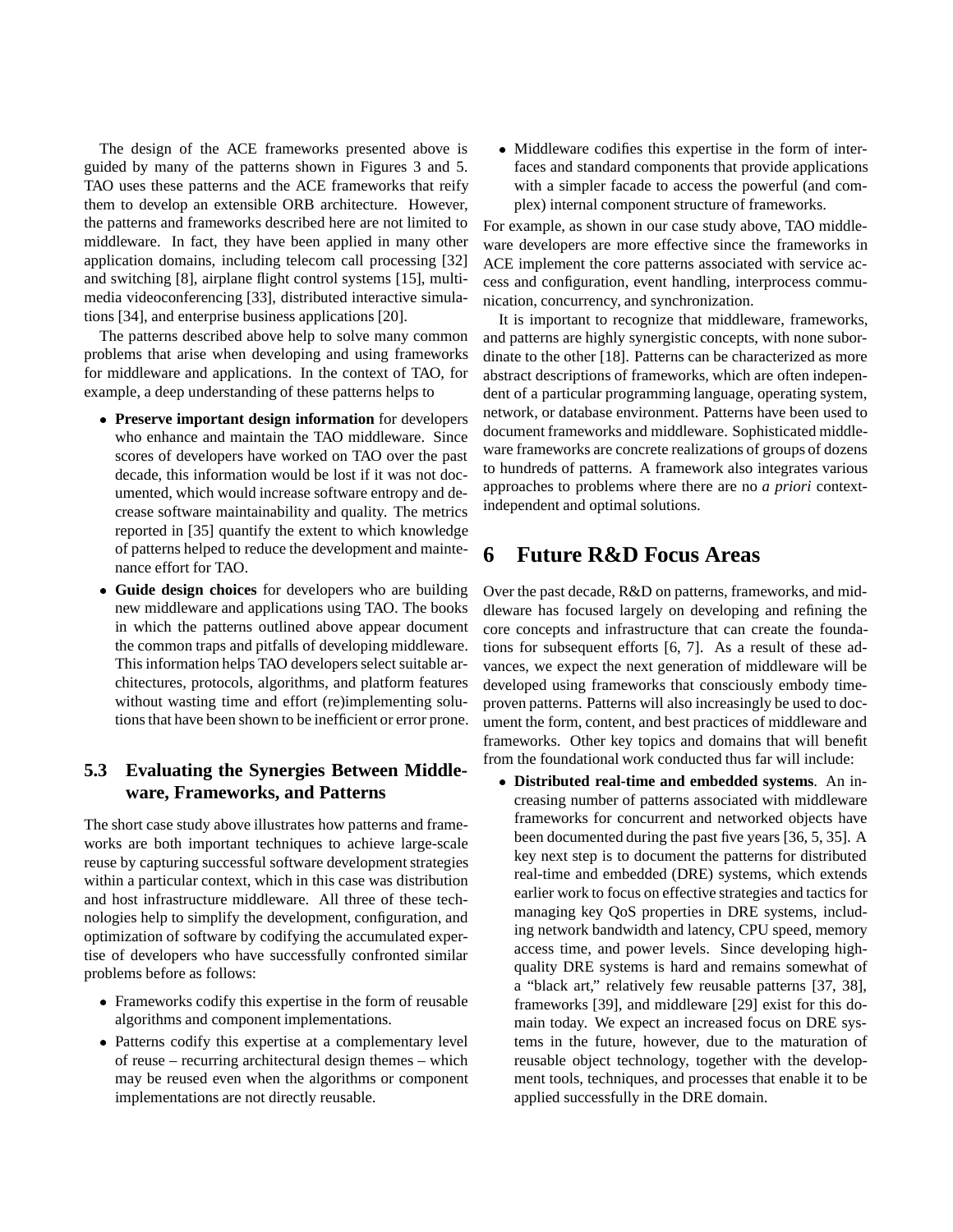- **Mobile systems**. Wireless networks are becoming pervasive and embedded devices are become smaller, lighter, and more capable. Thus, mobile systems will soon support many consumer communication and computing needs. Application areas for mobile systems include ubiquitous computing, mobile agents, personal assistants, position-dependent information provision, remote medical diagnostics and teleradiology, and home and office automation. In addition, Internet services, ranging from Web browsing to on-line banking, will be accessed from mobile systems. Mobile systems present many challenges, such as managing low and variable bandwidth and power, adapting to frequent disruptions in connectivity and service quality, diverging protocols, and maintaining cache consistency across disconnected network nodes. We expect that experienced developers of mobile systems will capture their expertise in the form of reusable pattern, frameworks, and middleware to help meet the growing demand for quality software in this area.
- **Adaptive QoS for COTS systems**. Distributed applications, such as streaming video, Internet telephony, and large-scale interactive simulation systems, have increasingly stringent QoS. To reduce development cycle-time and cost, these applications are increasingly being developed using multiple layers of COTS hardware, operating systems, and middleware components, such as those presented in Section 2. Historically, however, it has been hard to configure COTS-based systems that can simultaneously satisfy multiple QoS properties, such as security, timeliness, and fault tolerance [40]. As developers and integrators continue to master the complexities of providing end-to-end QoS guarantees, it is essential that they document the successful patterns and reify them in the form of reusable adaptive and reflective middleware frameworks [41] to help others configure, monitor, and control COTS-based distributed systems that possess a range of interdependent QoS properties.

## **7 Concluding Remarks**

Application software has historically been developed largely from scratch. This development process has been applied many times in many companies, by many projects in parallel. Even worse, it has been applied by the same teams in a series of projects. Regrettably, this continuous rediscovery and reinvention of core concepts and code has kept costs unnecessarily high throughout the software development life cycle. This problem is exacerbated by the inherent diversity of today's hardware, operating systems, compilers, and communication platforms, which keep shifting the foundations of application software development.

In today's competitive, time-to-market-driven environments, it is increasingly infeasible to develop custom solutions manually from scratch. Such solutions are hard to customize and tune, because so much effort is spent just trying to make the software operational. Moreover, as requirements change over time, evolving custom software solutions becomes prohibitively expensive. End-users expect–or at least desire–software to be affordable, robust, efficient, and agile, which is hard to achieve without the solid architectural underpinnings achievable via systematic reuse.

The past decade has yielded significant progress in reuse of software in the form of the maturation of standard middleware, the documentation of patterns, and the development and adoption of frameworks. These software technologies provide the following general types of improvement for developing and evolving application software:

- 1. **Open standards**, which provide a portable and interoperable set of software artifacts, such as interoperable security, layered distributed resource management, and fault tolerance services. An increasingly important role is being played by open and/or standard COTS middleware frameworks that can be purchased or acquired via opensource means. COTS middleware frameworks are particularly important for organizations facing time-to-market pressures and limited software development resources.
- 2. **Strategic focus**, which elevates application developer focus beyond a preoccupation with low-level OS APIs. For example, the standard middleware artifacts outlined above help to direct the focus of developers toward higher-level software application architecture and design concerns. Without needing to worry as much about lowlevel details, developers can focus on more strategic, application-oriented concerns.
- 3. **Design reuse**, patterns are essential to guiding developers through the steps necessary to ensure successful creation and deployment of complex software systems. In particular, patterns enable developers to reuse higher-level software application designs, such as publisher/subscriber architectures, micro-kernels, and brokers [4]. These design artifacts represent some of the key strategic aspects of complex software. If they are understood and applied properly, the impact of many vexing complexities can be alleviated greatly.
- 4. **Implementation reuse**, which amortizes software lifecycle effort by leveraging previous development expertise and reifying implementations of key patterns [5, 3] into reusable middleware frameworks. In the future, most applications will be assembled by integrating and scripting domain-specific and common "pluggable" middleware service components, rather than being programmed entirely from scratch.